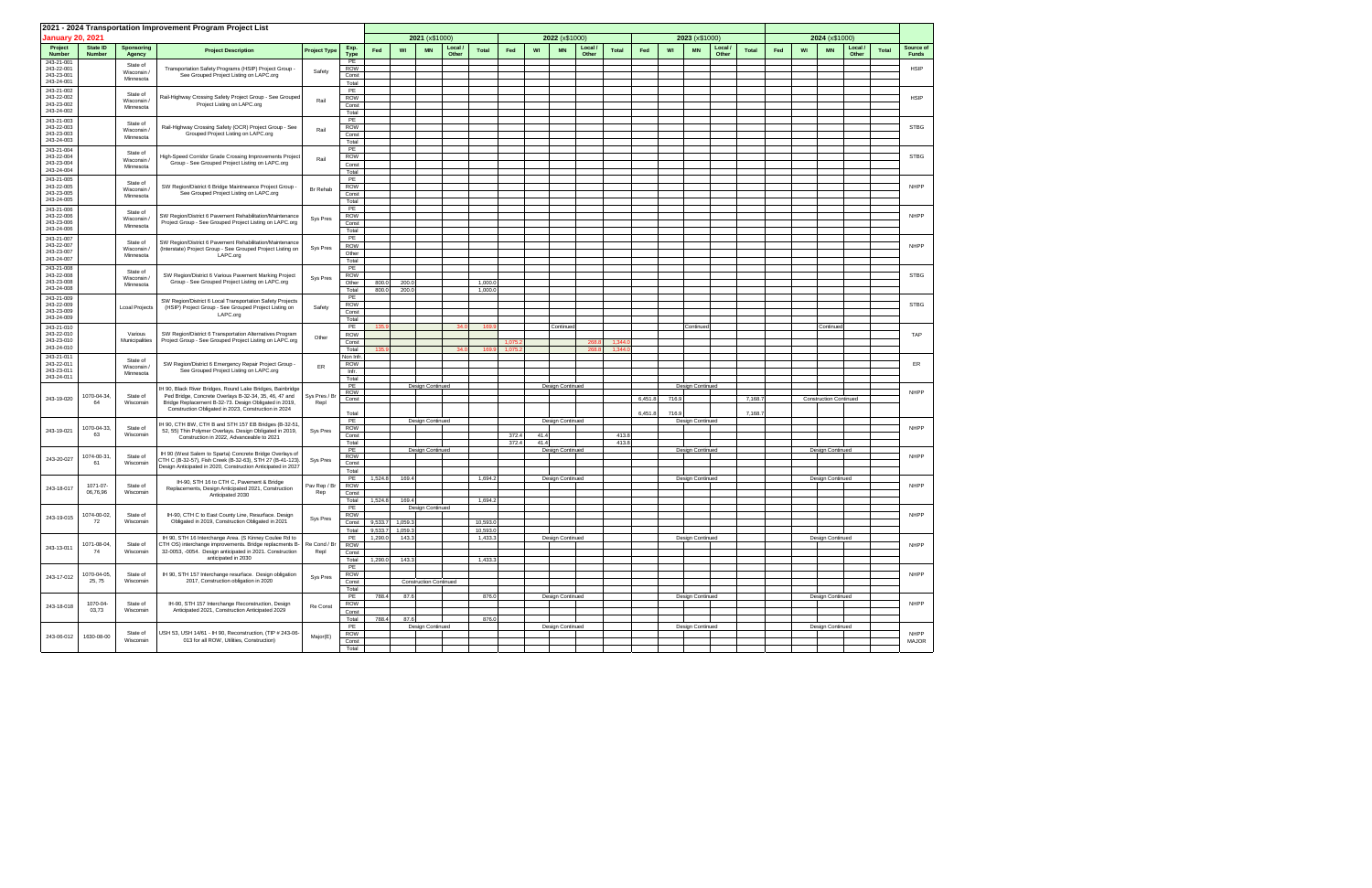|                             |                                    |                       | 2021 - 2024 Transportation Improvement Program Project List                                                             |                     |                  |                    |                            |                                   |                       |         |       |                                 |              |         |                  |                  |       |              |                    |                               |         |                    |                            |
|-----------------------------|------------------------------------|-----------------------|-------------------------------------------------------------------------------------------------------------------------|---------------------|------------------|--------------------|----------------------------|-----------------------------------|-----------------------|---------|-------|---------------------------------|--------------|---------|------------------|------------------|-------|--------------|--------------------|-------------------------------|---------|--------------------|----------------------------|
| January 20, 2021<br>Project | State ID                           | Sponsoring            |                                                                                                                         |                     | Exp.             |                    |                            | 2021 (x\$1000)                    | Local /               |         |       | 2022 (x\$1000)<br>Local /       |              |         |                  | 2023 (x\$1000)   | Local |              |                    | 2024 (x\$1000)                | Local / |                    | Source of                  |
| <b>Number</b>               | <b>Number</b><br>1630-08-21        | Agency                | <b>Project Description</b>                                                                                              | <b>Project Type</b> | <b>Type</b>      | Fed                | WI                         | <b>MN</b>                         | <b>Total</b><br>Other | Fed     | WI    | <b>MN</b><br>Other              | <b>Total</b> | Fed     | WI               |                  | Other | <b>Total</b> | Fed                | WI<br><b>MN</b>               | Other   | <b>Total</b>       | <b>Funds</b>               |
|                             | 23, 25, 27, 40,                    | State of              | USH 53, USH 14/61 - IH 90, Reconstruction, (ROW,                                                                        |                     | PE<br>RW/UTI     |                    |                            | Design Continued                  |                       |         |       | Design Continued                |              |         |                  | Design Continued |       |              |                    | Design Continued              |         |                    | <b>NHPP</b>                |
| 243-06-013                  | 44, 46, 48, 70,<br>71, 75, 77, 80, | Wisconsin             | Utilities, Construction Anticipated after 2030)                                                                         | Major(E)            | Const            |                    |                            |                                   |                       |         |       |                                 |              |         |                  |                  |       |              |                    |                               |         |                    | <b>MAJOR</b>               |
|                             | 81, 84, 86, 88                     |                       |                                                                                                                         |                     | Total<br>PE      |                    |                            | Design Continued                  |                       |         |       |                                 |              |         |                  |                  |       |              |                    |                               |         |                    |                            |
| 243-17-013                  | 1630-03-01,<br>61                  | State of              | USH 53, Black River Bridge B-32-0079, Bridge<br>Rehabilitation. Design obligation in 2017, Construction                 | Sys Pres            | <b>ROW</b>       |                    |                            |                                   |                       |         |       |                                 |              |         |                  |                  |       |              |                    |                               |         |                    | <b>NHPP</b>                |
|                             |                                    | Wisconsin             | obligation in 2021                                                                                                      |                     | Const<br>Total   | 1,349.3<br>1,349.3 | 278.3<br>278.3             |                                   | 1,627.6<br>1,627.6    |         |       |                                 |              |         |                  |                  |       |              |                    |                               |         |                    |                            |
|                             | 5250-06-02,                        | State of              | JSH 53, City of La Crosse, Third Street (Cass Street to 2nd                                                             |                     | PE               |                    |                            | Design Continued                  |                       |         |       | Design Continued                |              |         |                  | Design Continued |       |              |                    | Design Continued              |         |                    | <b>NHPP</b>                |
| 243-20-016                  | 72, 74                             | Wisconsin             | Street), Pavement Replacement, Design Anticipated in<br>2020, Construction Anticipated in 2026-2027                     | Sys Pres            | ROW<br>Const     |                    |                            |                                   |                       |         |       |                                 |              |         |                  |                  |       |              |                    |                               |         |                    |                            |
|                             |                                    |                       |                                                                                                                         |                     | Total<br>PE      |                    |                            | Design Continued                  |                       |         |       | Design Continued                |              |         |                  | Design Continued |       |              |                    | <b>Design Continued</b>       |         |                    |                            |
| 243-20-028                  | 5250-06-03,                        | State of              | USH 53, City of La Crosse, Fourth Street (Cass Street to<br>2nd Street), Pavement Replacement, Design Anticipated in    | Sys Pres            | ROW              |                    |                            |                                   |                       |         |       |                                 |              |         |                  |                  |       |              |                    |                               |         |                    | <b>NHPP</b>                |
|                             | 73, 75                             | Wisconsin             | 2020, Construction Anticipated in 2027/2028                                                                             |                     | Const<br>Total   |                    |                            |                                   |                       |         |       |                                 |              |         |                  |                  |       |              |                    |                               |         |                    |                            |
|                             |                                    |                       | USH 14, La Crosse - Westby (Marion Road to Garner                                                                       |                     | PE               |                    |                            | Design Continued                  |                       |         |       | Design Continued                |              |         |                  | Design Continued |       |              |                    | Design Continued              |         |                    |                            |
| 243-20-031                  | 1640-01-05,<br>75                  | State of<br>Wisconsin | Place), Mill & Overlay, Design obligated 2020, Construction<br>scheduled for 2028, Advanceable Construction to 2024.    | Sys Pres            | ROW<br>Const     |                    |                            |                                   |                       |         |       |                                 |              |         |                  |                  |       |              |                    |                               |         |                    | <b>NHPP</b>                |
|                             |                                    |                       |                                                                                                                         |                     | Total            |                    |                            |                                   |                       |         |       |                                 |              |         |                  |                  |       |              |                    |                               |         |                    |                            |
| 243-18-015                  | 1640-03-31.                        | State of              | USH 14, Brickyard Lane - CTH M, Mill & Overlay, Design<br>obligated 2017, Construction obligated in 2020, with          | Sys Pres            | PE<br><b>ROW</b> |                    |                            |                                   |                       |         |       |                                 |              |         |                  |                  |       |              |                    |                               |         |                    | <b>NHPP</b>                |
|                             | 61                                 | Wisconsin             | construction in 2021.                                                                                                   |                     | Const<br>Total   |                    |                            | <b>Construction Continued</b>     |                       |         |       |                                 |              |         |                  |                  |       |              |                    |                               |         |                    |                            |
|                             |                                    |                       | USH 14, City of La Crosse, South Avenue; Green Bay St. to                                                               |                     | PE               |                    |                            | Design Continued                  |                       |         |       | Design Continued                |              |         |                  |                  |       |              |                    |                               |         |                    |                            |
| 243-13-015                  | 1641-02-02,<br>22, 53, 72, 82      | State of<br>Wisconsin | Ward Ave., Reconstruct the roadway and improve the<br>intersections. Design obligated 2013, Construction in 2022.       | Re Const            | ROW<br>Const     |                    | 300.0                      |                                   | 300.0                 | 6,283.9 | 893.0 | ROW Continued<br>1,094.5        | 8,271.4      |         |                  |                  |       |              |                    |                               |         |                    | <b>HSIP</b><br><b>NHPP</b> |
|                             |                                    |                       | ROW in 2019-2021                                                                                                        |                     | Total            |                    | 300.0                      |                                   | 300.0                 | 6,283.9 | 893.0 | 1,094.5                         | 8,271.4      |         |                  |                  |       |              |                    |                               |         |                    |                            |
|                             | 5200-03-33,                        | State of              | USH 14, Cameron Ave & Cass St Structures B-32-202 &                                                                     |                     | PE<br>ROW        |                    |                            | Design Continued                  |                       |         |       | Design Continued                |              |         |                  | Design Continued |       |              |                    |                               |         |                    | <b>NHPP</b>                |
| 243-19-022                  | 63                                 | Wisconsin             | 300, Paint and Repair. Design Obligated in 2019,<br>Construction Obligated in 2023 with construction in 2024            | Sys Pres            | Const            |                    |                            |                                   |                       |         |       |                                 |              | 2,016.0 | 504.0            |                  |       | 2,520.0      |                    | <b>Construction Continued</b> |         |                    |                            |
|                             |                                    |                       | STH 35, Genoa - La Crosse (Village of Stoddard North Limi                                                               |                     | Total<br>PE      |                    |                            | Design Continued                  |                       |         |       |                                 |              | 2,016.0 | 504.0            |                  |       | 2,520.0      |                    |                               |         |                    |                            |
| 243-18-024                  | 5160-06-00,<br>70                  | State of<br>Wisconsin | to North Vernon County Line, Mill & Overlay, Design<br>Obligated in 2018, Construction Obligated for 2021 with          | Sys Pres            | ROW<br>Const     | 1,182.2            | 295.5                      |                                   | 1,477.7               |         |       | <b>Construction Continued</b>   |              |         |                  |                  |       |              |                    |                               |         |                    | <b>NHPP</b>                |
|                             |                                    |                       | Construction in 2022                                                                                                    |                     | Total            | 1,182.2            | 295.5                      |                                   | 1,477.                |         |       |                                 |              |         |                  |                  |       |              |                    |                               |         |                    |                            |
|                             |                                    |                       | STH 35, La Crosse County Line to Garner Place,                                                                          |                     | PE<br><b>ROW</b> |                    |                            | Design Continued<br>ROW Continued |                       |         |       |                                 |              |         |                  |                  |       |              |                    |                               |         |                    | <b>NHPP</b>                |
| 243-14-026                  | 5163-07-02,<br>20, 24, 42, 72,     | State of<br>Wisconsin | Reconstruct STH 35 / USH 14/61 Intersection. Design<br>obligated in 2014. North half (-77) -ROW 2020, Construction      | Re Const            | Const            | 4,409.1            | 1,102.3                    |                                   | 5,511.4               |         |       | <b>Construction Continued</b>   |              |         |                  |                  |       |              | 3,799.1            | 949.8                         |         | 4,748.9            |                            |
|                             | 77                                 |                       | 2021-2022. South half (-72) -ROW 2020, Construction 2024-<br>2025 (Advanceable to 2022)                                 |                     |                  |                    |                            |                                   |                       |         |       |                                 |              |         |                  |                  |       |              |                    |                               |         |                    |                            |
|                             |                                    |                       |                                                                                                                         |                     | Total<br>PE      | 4,409.1            | 1,102.3                    | Design Continued                  | 5,511.4               |         |       | Design Continued                |              |         |                  |                  |       |              | 3.799.1            | 949.8                         |         | 4.748.9            |                            |
| 243-11-024                  | 7575-07-03.<br>23, 73, 83          | State of<br>Wisconsin | STH 16, (La Crosse Street, City of La Crosse), Oakland St.<br>to Losey Blvd., Patch and overlay, Design obligated 2011. | Sys Pres            | ROW<br>Const     |                    |                            | ROW Continued                     |                       | 1,984.5 | 250.3 | <b>ROW Continued</b><br>3,533.8 | 5,768.6      |         |                  |                  |       |              |                    |                               |         |                    | <b>HSIP</b><br><b>NHPP</b> |
|                             |                                    |                       | Construction in 2022.                                                                                                   |                     | Total            |                    |                            |                                   |                       | 1,984.5 | 250.3 | 3,533.8                         | 5,768.6      |         |                  |                  |       |              |                    |                               |         |                    |                            |
|                             |                                    |                       | STH 16, Gillette St. to STH 157. Bridge and Approach                                                                    |                     | PE<br>ROW        |                    |                            | Design Continued                  |                       |         |       | Design Continued                |              |         |                  | Design Continued |       |              |                    |                               |         |                    | <b>NHPP</b>                |
| 243-11-028                  | 7575-01-01,<br>05, 80              | State of<br>Wisconsin | Reconstruction, Preliminary Design Obligated in 2013, Final<br>Design (Environmental Document to PS&E for bridges B-32- | <b>BR</b> Repl      | Const            |                    |                            |                                   |                       |         |       |                                 |              |         | 22,000.0 5,500.0 |                  |       | 27,500.0     |                    | <b>Construction Continued</b> |         |                    |                            |
|                             |                                    |                       | 0111 and B-32-0115), Final Design to begin in 2020.<br>(Construction obligated in 2023, Construction in 2024)           |                     |                  |                    |                            |                                   |                       |         |       |                                 |              |         |                  |                  |       |              |                    |                               |         |                    |                            |
|                             |                                    |                       |                                                                                                                         |                     | Total<br>PE      |                    |                            | Design Continued                  |                       |         |       | Design Continued                |              |         | 22,000.0 5,500.0 | Design Continued |       | 27,500.0     |                    | Design Continued              |         |                    |                            |
| 243-19-017                  | 7575-01-35,                        | State of              | STH 16, Medary Overpass Structures B-32-111 & 115,<br>Concrete Overlay, Paint, Repair. Design Obligated in 2019,        | Sys Pres            | ROW              |                    |                            |                                   |                       |         |       |                                 |              |         |                  |                  |       |              |                    |                               |         |                    | <b>NHPP</b>                |
|                             | 65                                 | Wisconsin             | Construction Obligated in 2024 with Construction in 2025                                                                |                     | Const<br>Total   |                    |                            |                                   |                       |         |       |                                 |              |         |                  |                  |       |              | 2,240.0<br>2,240.0 | 560.0<br>560.0                |         | 2,800.0<br>2,800.0 |                            |
|                             | 7575-00-01,                        | State of              | STH 16, Braund Street to CTH OS, Monotubes and Left                                                                     |                     | PE               |                    |                            |                                   |                       |         |       |                                 |              |         |                  |                  |       |              |                    |                               |         |                    | <b>HSIP</b>                |
| 243-18-019                  | 71                                 | Wisconsin             | Turn Lane Improvements, Design Obligated in 2018,<br>Construction LET in 2020 with actual construction in 2021          | Sys Pres            | ROW<br>Const     |                    |                            | <b>Construction Continued</b>     |                       |         |       |                                 |              |         |                  |                  |       |              |                    |                               |         |                    |                            |
|                             |                                    |                       | STH 16, La Crosse - Sparta (0.27 Miles East of La Crosse                                                                |                     | Total<br>PE      |                    |                            | Design Continued                  |                       |         |       |                                 |              |         |                  |                  |       |              |                    |                               |         |                    |                            |
| 243-18-025                  | 7570-05-34,<br>64                  | State of              | River to Big Creek). Mill & Overlay, Design Obligated in                                                                | Sys Pres            | <b>ROW</b>       |                    |                            |                                   |                       |         |       |                                 |              |         |                  |                  |       |              |                    |                               |         |                    | <b>STBG</b>                |
|                             |                                    | Wisconsin             | 2018, Construction Obligated for 2021 with Construction in<br>2022                                                      |                     | Const<br>Total   | 4,547.5            | 1,073.7<br>4,547.5 1,073.7 |                                   | 5,621.2<br>5,621.2    |         |       | <b>Construction Continued</b>   |              |         |                  |                  |       |              |                    |                               |         |                    |                            |
|                             | 7570-05-00,                        | State of              | STH 16 (La Crosse to Sparta), CTH M Intersection                                                                        |                     | PE<br>ROW        |                    |                            | Design Continued                  |                       |         |       | Design Continued                |              |         |                  | Design Continued |       |              |                    | Design Continued              |         |                    | <b>HSIP</b>                |
| 243-20-029                  | 70                                 | Wisconsin             | Monotubes and Left-Turn Lanes), Design Obligated in 2020,<br>Construction Anticipated in 2024                           | Sys Pres            | Const<br>Total   |                    |                            |                                   |                       |         |       |                                 |              |         |                  |                  |       |              | 585.0<br>585.0     | 919.8<br>919.8                |         | 1,504.8<br>1,504.8 |                            |
|                             |                                    |                       | STH 16, La Crosse - Sparta (STH 16/IH 90 Interchange                                                                    |                     | PE               |                    |                            |                                   |                       |         |       |                                 |              |         |                  |                  |       |              |                    |                               |         |                    |                            |
| 243-20-014                  | 3700-10-83                         | State of<br>Wisconsin | EB/WB Ramps). Monotube Installation. Construction in<br>2020.                                                           | Sys Pres            | ROW<br>Const     |                    |                            | <b>Construction Continued</b>     |                       |         |       |                                 |              |         |                  |                  |       |              |                    |                               |         |                    | <b>ITS</b>                 |
|                             |                                    |                       | STH 16, La Crosse - Sparta (Losey Blvd to South Kinney                                                                  |                     | Total<br>PE      |                    |                            | Design Continued                  |                       |         |       | Design Continued                |              |         |                  | Design Continued |       |              |                    | Design Continued              |         |                    |                            |
| 243-19-034                  | 7575-01-06,<br>76                  | State of<br>Wisconsin | Coulee Rd). Repair, Mill and Overlay, Design Obligated in<br>2020 and Construction Obligated in 2024 with Construction  | Sys Pres            | ROW<br>Const     |                    |                            |                                   |                       |         |       |                                 |              |         |                  |                  |       |              | 3,679.2            | 919.8                         |         | 4,599.0            | <b>NHPP</b>                |
|                             |                                    |                       | in 2025                                                                                                                 |                     | Total            |                    |                            |                                   |                       |         |       |                                 |              |         |                  |                  |       |              | 3,679.2            | 919.8                         |         | 4,599.0            |                            |
| 243-20-019                  | 3700-10-87                         | State of              | STH 16, City of La Crosse (STH 16 & Gillette St), Traffic                                                               | Sys Pres            | PE<br>ROW        |                    |                            |                                   |                       |         |       |                                 |              |         |                  |                  |       |              |                    |                               |         |                    | <b>ITS</b>                 |
|                             |                                    | Wisconsin             | Signals & Monotubes, Construction in 2020/2021                                                                          |                     | Const<br>Total   |                    |                            | <b>Construction Continued</b>     |                       |         |       |                                 |              |         |                  |                  |       |              |                    |                               |         |                    |                            |
|                             |                                    | State of              | STH 16, City of La Crosse (Various Highways/Intersections),                                                             |                     | PE<br>ROW        |                    |                            |                                   |                       |         |       |                                 |              |         |                  |                  |       |              |                    |                               |         |                    | <b>ITS</b>                 |
| 243-20-020                  | 3700-10-88                         | Wisconsin             | Signals Cabinets & Equipment, Construction in 2020/2021                                                                 | Sys Pres            | Const            |                    |                            | <b>Construction Continued</b>     |                       |         |       |                                 |              |         |                  |                  |       |              |                    |                               |         |                    |                            |
|                             |                                    |                       | STH 35, La Crosse - Trempealeau (Black River Bridges B-                                                                 |                     | Total<br>PE      |                    |                            | Design Continued                  |                       |         |       | Design Continued                |              |         |                  | Design Continued |       |              |                    | Design Continued              |         |                    |                            |
| 243-19-035                  | 7140-00-02,<br>82                  | State of<br>Wisconsin | 32-016 and B-32-018).Replacement, Design Obligated in<br>2020 and Constructed in 2025                                   | Br Repl             | ROW<br>Const     |                    |                            |                                   |                       |         |       |                                 |              |         |                  |                  |       |              |                    |                               |         |                    | <b>STBG</b>                |
|                             |                                    |                       |                                                                                                                         |                     | Total<br>PE      |                    |                            | Design Continued                  |                       |         |       |                                 |              |         |                  |                  |       |              |                    |                               |         |                    |                            |
| 243-11-012                  | 5120-03-<br>02,22,72               | State of<br>Wisconsin | STH 33. Jackson St. City of La Crosse, 3rd St. to 23th St.<br>Surface (1.67 mi.)(Design obligated in 2011) Construction | Sys Pres            | ROW<br>Const     | 2,016.4            | 504.1                      | <b>ROW Continued</b>              | 182.1<br>2,702.6      |         |       |                                 |              |         |                  |                  |       |              |                    |                               |         |                    | <b>NHPP</b>                |
|                             |                                    |                       | obligated in 2021                                                                                                       |                     | Total            | 2,016.4            | 504.1                      |                                   | 182.1<br>2,702.6      |         |       |                                 |              |         |                  |                  |       |              |                    |                               |         |                    |                            |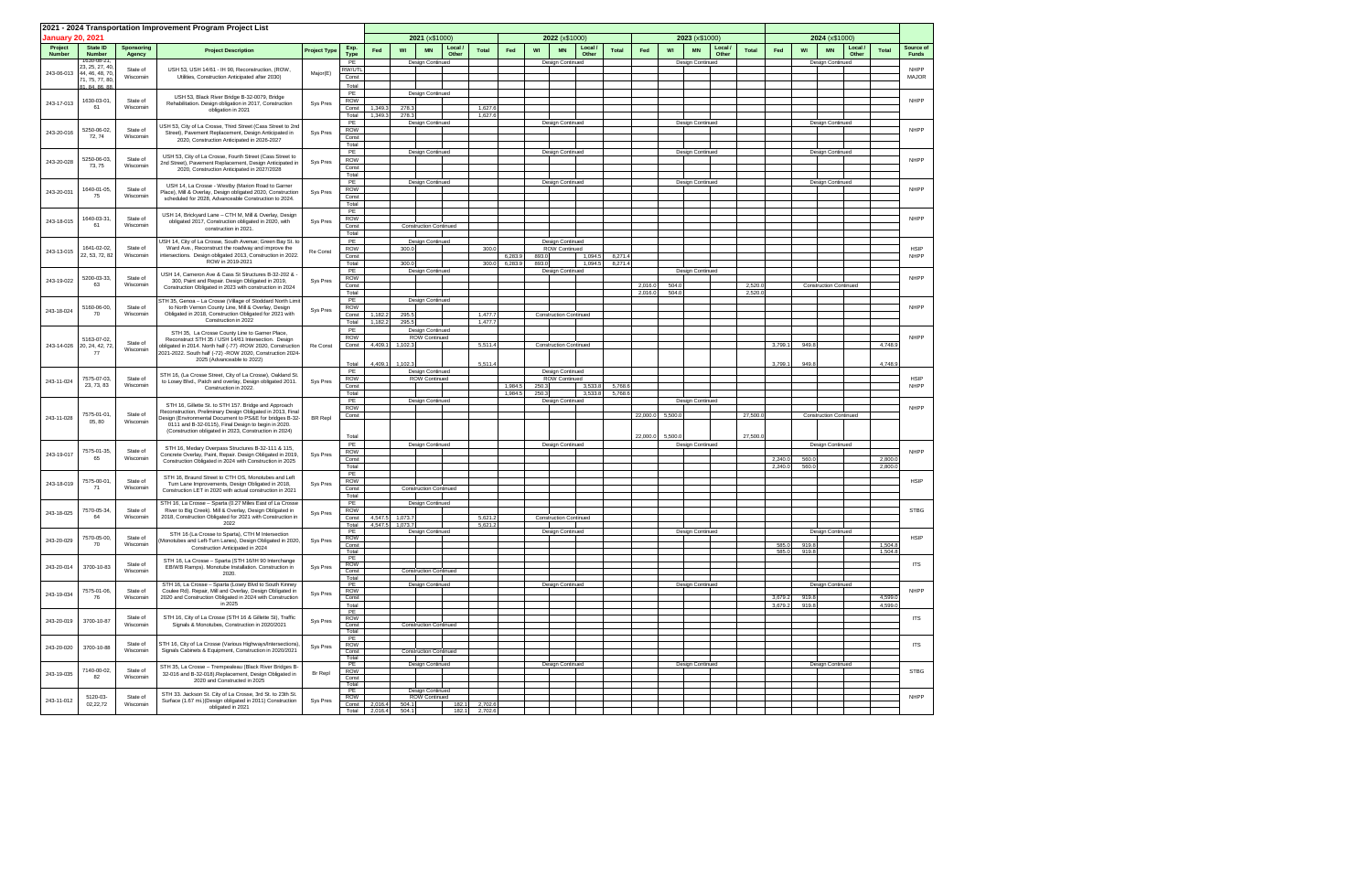|                          |                                  |                             | 2021 - 2024 Transportation Improvement Program Project List                                                         |                     |                     |                |                               |                |                   |                |    |                               |                |         |    |                  |                |              |     |                               |                  |              |                           |  |  |  |  |  |  |  |
|--------------------------|----------------------------------|-----------------------------|---------------------------------------------------------------------------------------------------------------------|---------------------|---------------------|----------------|-------------------------------|----------------|-------------------|----------------|----|-------------------------------|----------------|---------|----|------------------|----------------|--------------|-----|-------------------------------|------------------|--------------|---------------------------|--|--|--|--|--|--|--|
| <b>January 20, 2021</b>  |                                  |                             |                                                                                                                     |                     |                     |                | 2021 (x\$1000)                |                |                   |                |    | 2022 (x\$1000)                |                |         |    | 2023 (x\$1000)   |                |              |     | 2024 (x\$1000)                |                  |              |                           |  |  |  |  |  |  |  |
| Project<br><b>Number</b> | <b>State ID</b><br><b>Number</b> | <b>Sponsoring</b><br>Agency | <b>Project Description</b>                                                                                          | <b>Project Type</b> | Exp.<br><b>Type</b> | Fed            | WI<br><b>MN</b>               | Local<br>Other | <b>Total</b>      | Fed            | WI | Local /<br><b>MN</b><br>Other | <b>Total</b>   | Fed     | WI | <b>MN</b>        | Local<br>Other | <b>Total</b> | Fed | WI<br><b>MN</b>               | Local /<br>Other | <b>Total</b> | Source of<br><b>Funds</b> |  |  |  |  |  |  |  |
|                          | 5120-05-04,                      | State of                    | STH 33 (La Crosse to Cashton), Forest Ridge Dr - CTH M,                                                             |                     | PE<br><b>ROW</b>    |                | Design Continued              |                |                   |                |    | Design Continued              |                |         |    | Design Continued |                |              |     | Design Continued              |                  |              | <b>STBG</b>               |  |  |  |  |  |  |  |
| 243-20-030               | 74                               | Wisconsin                   | Resurface, Design Anticipated in 2020, Construction<br>Anticipated in 2026/2027                                     | Sys Pres            | Const               |                |                               |                |                   |                |    |                               |                |         |    |                  |                |              |     |                               |                  |              |                           |  |  |  |  |  |  |  |
|                          |                                  |                             |                                                                                                                     |                     | Total<br>PE         |                |                               |                |                   |                |    |                               |                |         |    |                  |                |              |     |                               |                  |              |                           |  |  |  |  |  |  |  |
| 243-18-011               | 7930-08-00,                      | State of                    | STH 108 - West Salem - Melrose, Stan Olson Rd to L Pfaff<br>Rd, Safety Improvements, Design obligated in 2016,      | Sys Pres            | ROW                 |                |                               |                |                   |                |    |                               |                |         |    |                  |                |              |     |                               |                  |              | <b>HSIP</b>               |  |  |  |  |  |  |  |
|                          | 20, 70                           | Wisconsin                   | Construction in 2020                                                                                                |                     | Const<br>Total      |                | <b>Construction Continued</b> |                |                   |                |    |                               |                |         |    |                  |                |              |     |                               |                  |              |                           |  |  |  |  |  |  |  |
|                          |                                  |                             | STH 108 - West Salem - Melrose, Old 16 Road to North                                                                |                     | PE                  |                | Design Continued              |                |                   |                |    | Design Continued              |                |         |    | Design Continued |                |              |     | Design Continued              |                  |              |                           |  |  |  |  |  |  |  |
| 243-19-023               | 7930-08-01,                      | State of                    | County Line, Pavement Replacement, (except Stan Olson<br>Rd to L Pfaff Rd) includes Bridge Rehab B-32-0181. Design  | Sys Pres            | <b>ROW</b>          |                |                               |                |                   |                |    |                               |                |         |    |                  |                |              |     |                               |                  |              | <b>STBG</b>               |  |  |  |  |  |  |  |
|                          | 71                               | Wisconsin                   | Obligated in 2019, Construction Obligated in 2026,                                                                  |                     | Const               |                |                               |                |                   |                |    |                               |                |         |    |                  |                |              |     |                               |                  |              |                           |  |  |  |  |  |  |  |
|                          |                                  |                             | Construction in 2027. Advanceable to 2023.                                                                          |                     | Total               |                |                               |                |                   |                |    |                               |                |         |    |                  |                |              |     |                               |                  |              |                           |  |  |  |  |  |  |  |
|                          |                                  | State of                    | CTH C, IH 90 - STH 16 (CTH B & CP RR Bridge B-32-                                                                   |                     | PE<br>ROW           |                | Design Continued              |                |                   |                |    |                               |                |         |    |                  |                |              |     |                               |                  |              | <b>STBG</b>               |  |  |  |  |  |  |  |
|                          | 243-19-012 7048-00-00,80         | Wisconsin                   | 0069(84.10)), Bridge Rehab, Design Obligated in 2019,<br>Construction Obligated for 2021; Construction in 2022.     | Sys Pres            | Const               | 1,944.9        | 486.2                         |                | 2,431.            |                |    | <b>Construction Continued</b> |                |         |    |                  |                |              |     |                               |                  |              |                           |  |  |  |  |  |  |  |
|                          |                                  |                             |                                                                                                                     |                     | Total<br>PE         | 1,944.9        | 486.2                         |                | 2,431.            |                |    |                               |                |         |    |                  |                |              |     |                               |                  |              |                           |  |  |  |  |  |  |  |
|                          |                                  |                             | CTH SN, CTH OT (East Ave) to Alpine Lane. Two phase<br>project. CTH OT (East Ave N) to Hanson Rd,                   |                     | <b>ROW</b>          |                |                               |                |                   |                |    |                               |                |         |    |                  |                |              |     |                               |                  |              | <b>STBG</b>               |  |  |  |  |  |  |  |
| 243-14-020               | 7067-00-00,                      | La Crosse                   | Reconstruction, includes Bridge Replacement P-32-127,                                                               | Re Cond / Br        | Const               | 1,871.1        |                               | 468.9          | 2,340.            |                |    |                               |                |         |    |                  |                |              |     |                               |                  |              |                           |  |  |  |  |  |  |  |
|                          | 70, 71                           | County                      | Construction obligated in 2018, construction in 2019.<br>Hanson Rd. to Alpine Lane, Reconstruction, Construction    | Repl                |                     |                |                               |                |                   |                |    |                               |                |         |    |                  |                |              |     |                               |                  |              |                           |  |  |  |  |  |  |  |
|                          |                                  |                             | Obligated in 2021.                                                                                                  |                     | Total               | 1,871.1        |                               | 468.9          | 2,340.0           |                |    |                               |                |         |    |                  |                |              |     |                               |                  |              |                           |  |  |  |  |  |  |  |
|                          |                                  | La Crosse                   | Drogseth Rd, Bostwick Creek Bridge P-32-0903. Bridge                                                                |                     | PE<br>ROW           |                | Design Continued              |                |                   |                |    | Design Continued              |                |         |    | Design Continued |                |              |     | Design Continued              |                  |              | LF.                       |  |  |  |  |  |  |  |
| 243-13-019               | 5346-00-00                       | County                      | Replacement. Design obligated 2013.                                                                                 | Br Repl             | Const               |                |                               |                |                   |                |    |                               |                |         |    |                  |                |              |     |                               |                  |              |                           |  |  |  |  |  |  |  |
|                          |                                  |                             | CTH M, STH 33 - I90 (CTH O to CTH B), Recondition.                                                                  |                     | Total<br>PE         |                | Design Continued              |                |                   |                |    |                               |                |         |    |                  |                |              |     |                               |                  |              |                           |  |  |  |  |  |  |  |
|                          |                                  | La Crosse                   | Design obligated in 2014. Two-Phase Project CTH O to                                                                |                     | ROW<br>Const        | 2,125.9        |                               | 532.0          | 2,657.9           |                |    | <b>Construction Continued</b> |                |         |    |                  |                |              |     |                               |                  |              | <b>STBG</b>               |  |  |  |  |  |  |  |
| 243-15-014               | 5436-00-01,71                    | County                      | Wolter Rd. Construction Obligated in 2021. Construction in<br>2022. Wolter Rd to CTH B not Currently                | Re Cond             |                     |                |                               |                |                   |                |    |                               |                |         |    |                  |                |              |     |                               |                  |              |                           |  |  |  |  |  |  |  |
|                          |                                  |                             | Scheduled/Obligated.                                                                                                |                     | Total               | 2,125.9        |                               | 532.0          | 2,657.            |                |    |                               |                |         |    |                  |                |              |     |                               |                  |              |                           |  |  |  |  |  |  |  |
|                          | 5085-00-00,<br>La Crosse         |                             | CTH GI, Goose Island Campground, Recondition CTH GI,                                                                |                     | PE<br><b>ROW</b>    |                |                               |                |                   |                |    |                               |                |         |    |                  |                |              |     |                               |                  |              | <b>FLAP</b>               |  |  |  |  |  |  |  |
| 243-16-012               | 70                               | County                      | Design obligated 2016, Construction obligated in 2019 with<br>construction in 2020.                                 | Pav Rep             | Const               |                | <b>Construction Continued</b> |                |                   |                |    |                               |                |         |    |                  |                |              |     |                               |                  |              |                           |  |  |  |  |  |  |  |
|                          |                                  |                             | CTH B, Town of Campbell - City of La Crosse (Clinton St to                                                          |                     | Total<br>PE         |                | Design Continued              |                |                   |                |    | Design Continued              |                |         |    | Design Continued |                |              |     | <b>Design Continued</b>       |                  |              |                           |  |  |  |  |  |  |  |
| 243-20-017               | 5347-00-00                       | La Crosse                   | Lakeshore Dr), Reconstruct, 100% Locally funded Design,<br>Obligated in 2020, Potential BUILD-TIGER grant or STBG   | Reconst             | <b>ROW</b><br>Const |                |                               |                |                   |                |    |                               |                |         |    |                  |                |              |     |                               |                  |              | LF.                       |  |  |  |  |  |  |  |
|                          |                                  | County                      | project for Construction.                                                                                           |                     | Total               |                |                               |                |                   |                |    |                               |                |         |    |                  |                |              |     |                               |                  |              |                           |  |  |  |  |  |  |  |
|                          |                                  |                             | CTH M, Towns of Onalaska & Farmington (Halfway Creek                                                                |                     | PE                  |                |                               |                |                   |                |    |                               |                |         |    |                  |                |              |     |                               |                  |              |                           |  |  |  |  |  |  |  |
| 243-20-021               | 7323-00-00,<br>70                | La Crosse<br>County         | Bridge P-32-0100), Bridge Replacement, Design Obligated                                                             | Br Repl             | <b>ROW</b><br>Const | 348.7          |                               | 128.1          | 476.8             |                |    |                               |                |         |    |                  |                |              |     |                               |                  |              | <b>STBG</b>               |  |  |  |  |  |  |  |
|                          |                                  |                             | in 2020, with Construction in 2021.                                                                                 |                     | Total               | 348.7          |                               | 128.1          | 476.8             |                |    |                               |                |         |    |                  |                |              |     |                               |                  |              |                           |  |  |  |  |  |  |  |
| 243-20-022               | 7049-00-00,                      | La Crosse                   | CTH D, Towns of Onalaska & Farmington (Halfway Creek<br>Bridge P-32-0055), Bridge Replacement, Design Obligated     | Br Repl             | PE<br><b>ROW</b>    |                |                               |                |                   |                |    |                               |                |         |    |                  |                |              |     |                               |                  |              | <b>STBG</b>               |  |  |  |  |  |  |  |
|                          | 70                               | County                      | in 2020, with Construction in 2022.                                                                                 |                     | Const<br>Total      |                |                               |                |                   | 599.8<br>599.8 |    | 234.<br>234.0                 | 833.<br>833.8  |         |    |                  |                |              |     |                               |                  |              |                           |  |  |  |  |  |  |  |
|                          |                                  |                             | CTH M, STH 16 - CTH S (La Crosse River Bridge B-32-                                                                 |                     | PE                  | 267.2          |                               | 66.8           | 334.0             |                |    |                               |                |         |    |                  |                |              |     |                               |                  |              |                           |  |  |  |  |  |  |  |
| 243-20-023               | 7323-00-01,<br>71                | La Crosse<br>County         | 0004), Bridge Replacement, Design Obligated in 2021, with<br>Construction Obligated in 2023 (Actual Construction in | Br Repl             | <b>ROW</b><br>Const |                |                               |                |                   |                |    |                               |                | 2,090.7 |    |                  | 986.9          | 3,077.6      |     | <b>Construction Continued</b> |                  |              | <b>STBG</b>               |  |  |  |  |  |  |  |
|                          |                                  |                             | 2024).                                                                                                              |                     | Total               | 267.2          |                               | 66.8           | 334.              |                |    |                               |                | 2,090.7 |    |                  | 986.9          | 3,077.6      |     |                               |                  |              |                           |  |  |  |  |  |  |  |
|                          |                                  |                             | Gillette St, Caledonia St to STH 35/George St, Reconstruct,                                                         |                     | PE                  |                | Design Continued              |                |                   |                |    |                               |                |         |    |                  |                |              |     |                               |                  |              |                           |  |  |  |  |  |  |  |
| 243-19-024               | 5991-07-42,<br>43, 44            | City of La<br>Crosse        | Design Obligated in 2019, Construction Obligated in 2021,<br>with Construction in 2021                              | Reconst             | ROW<br>Const        | 917.0          |                               | 668.8          | 1,585.            |                |    |                               |                |         |    |                  |                |              |     |                               |                  |              | <b>STBG</b>               |  |  |  |  |  |  |  |
|                          |                                  |                             |                                                                                                                     |                     | Total<br>PE         | 917.0          | Design Continued              | 668.8          | 1,585.            |                |    |                               |                |         |    |                  |                |              |     |                               |                  |              |                           |  |  |  |  |  |  |  |
| 243-19-025               | 5991-07-36,                      | City of La                  | Green Bay St, East Ave to S 22nd St, Reconstruct, Design<br>Obligated in 2019, Construction Obligated in 2021, with | Reconst             | ROW                 |                |                               |                |                   |                |    |                               |                |         |    |                  |                |              |     |                               |                  |              | <b>STBG</b>               |  |  |  |  |  |  |  |
|                          | 37, 38                           | Crosse                      | Construction in 2022.                                                                                               |                     | Const<br>Total      | 342.4<br>342.4 |                               | 706.0<br>706.0 | 1,048.4<br>1,048. |                |    | <b>Construction Continued</b> |                |         |    |                  |                |              |     |                               |                  |              |                           |  |  |  |  |  |  |  |
|                          |                                  |                             | Various Intersection Improvements USH 14, STH 16, STH                                                               |                     | PE                  |                | <b>Design Continued</b>       |                |                   |                |    | <b>Design Continued</b>       |                |         |    |                  |                |              |     |                               |                  |              |                           |  |  |  |  |  |  |  |
| 243-19-026               | 1641-03-04,<br>-25               | City of La<br>Crosse        | 33, Left Turn Lanes/Monotubes, Design Obligated in 2019                                                             | Sys Pres            | <b>ROW</b><br>Const |                | <b>ROW Continued</b>          |                |                   |                |    | <b>ROW Continued</b>          |                |         |    |                  |                |              |     |                               |                  |              | <b>HSIP</b>               |  |  |  |  |  |  |  |
|                          |                                  |                             | (see 1641-03-75, 5120-02-70, 7575-07-70 for Construction).                                                          |                     | Total               |                |                               |                |                   |                |    |                               |                |         |    |                  |                |              |     |                               |                  |              |                           |  |  |  |  |  |  |  |
|                          |                                  | City of La                  | USH 14/61, Mormon Coulee Rd/Broadview PI Intersection,                                                              |                     | PE<br>ROW           |                |                               |                |                   |                |    |                               |                |         |    |                  |                |              |     |                               |                  |              | <b>HSIP</b>               |  |  |  |  |  |  |  |
| 243-19-027               | 1641-03-75                       | Crosse                      | Left Turn Lanes/Monotubes, Design Obligated in 2019 (see<br>1641-03-04), Construction Obligated in 2021.            | Sys Pres            | Const               | 306.0<br>306.0 |                               | 172.4<br>172.4 | 478.4<br>478.4    |                |    |                               |                |         |    |                  |                |              |     |                               |                  |              |                           |  |  |  |  |  |  |  |
|                          |                                  |                             | STH 33/35, West Ave/Jackson St Intersection, Left Turn                                                              |                     | Total<br>PE         |                |                               |                |                   |                |    |                               |                |         |    |                  |                |              |     |                               |                  |              |                           |  |  |  |  |  |  |  |
| 243-19-028               | 5120-02-70                       | City of La<br>Crosse        | Lanes/Monotubes, Design Obligated in 2019 (see 1641-03-                                                             | Sys Pres            | <b>ROW</b><br>Const | 332.5          |                               | 189.6          | 522.              |                |    |                               |                |         |    |                  |                |              |     |                               |                  |              | <b>HSIP</b>               |  |  |  |  |  |  |  |
|                          |                                  |                             | 04), Construction Obligated in 2021.                                                                                |                     | Total               | 332.5          |                               | 189.6          | 522.              |                |    |                               |                |         |    |                  |                |              |     |                               |                  |              |                           |  |  |  |  |  |  |  |
| 243-19-029               |                                  | City of La                  | STH 16/35, West Ave/La Crosse St Intersection, Left Turn<br>Lanes/Monotubes, Design Obligated in 2019 (see 1641-03- | Sys Pres            | PE<br><b>ROW</b>    |                |                               |                |                   |                |    |                               |                |         |    |                  |                |              |     |                               |                  |              | <b>HSIP</b>               |  |  |  |  |  |  |  |
|                          | 7575-07-70                       | Crosse                      | 04), Construction Obligated in 2022.                                                                                |                     | Const<br>Total      |                |                               |                |                   | 432.9<br>432.9 |    | 139.8<br>139.8                | 572.7<br>572.7 |         |    |                  |                |              |     |                               |                  |              |                           |  |  |  |  |  |  |  |
|                          |                                  |                             | STH 35, West Ave/King St & West Ave/Badger St                                                                       |                     | PE                  |                | Design Continued              |                |                   |                |    |                               |                |         |    |                  |                |              |     |                               |                  |              |                           |  |  |  |  |  |  |  |
| 243-19-030               | 5220-04-04,<br>24, 74            | City of La<br>Crosse        | Intersections, Close Medians & Add Crosswalks, Design                                                               | Sys Pres            | ROW<br>Const        | 321.6          |                               | 36.9           | 358.5             |                |    |                               |                |         |    |                  |                |              |     |                               |                  |              | <b>HSIP</b>               |  |  |  |  |  |  |  |
|                          |                                  |                             | Obligated in 2020, Construction in 2021.                                                                            |                     | Total               | 321.6          |                               | 36.9           | 358.5             |                |    |                               |                |         |    |                  |                |              |     |                               |                  |              |                           |  |  |  |  |  |  |  |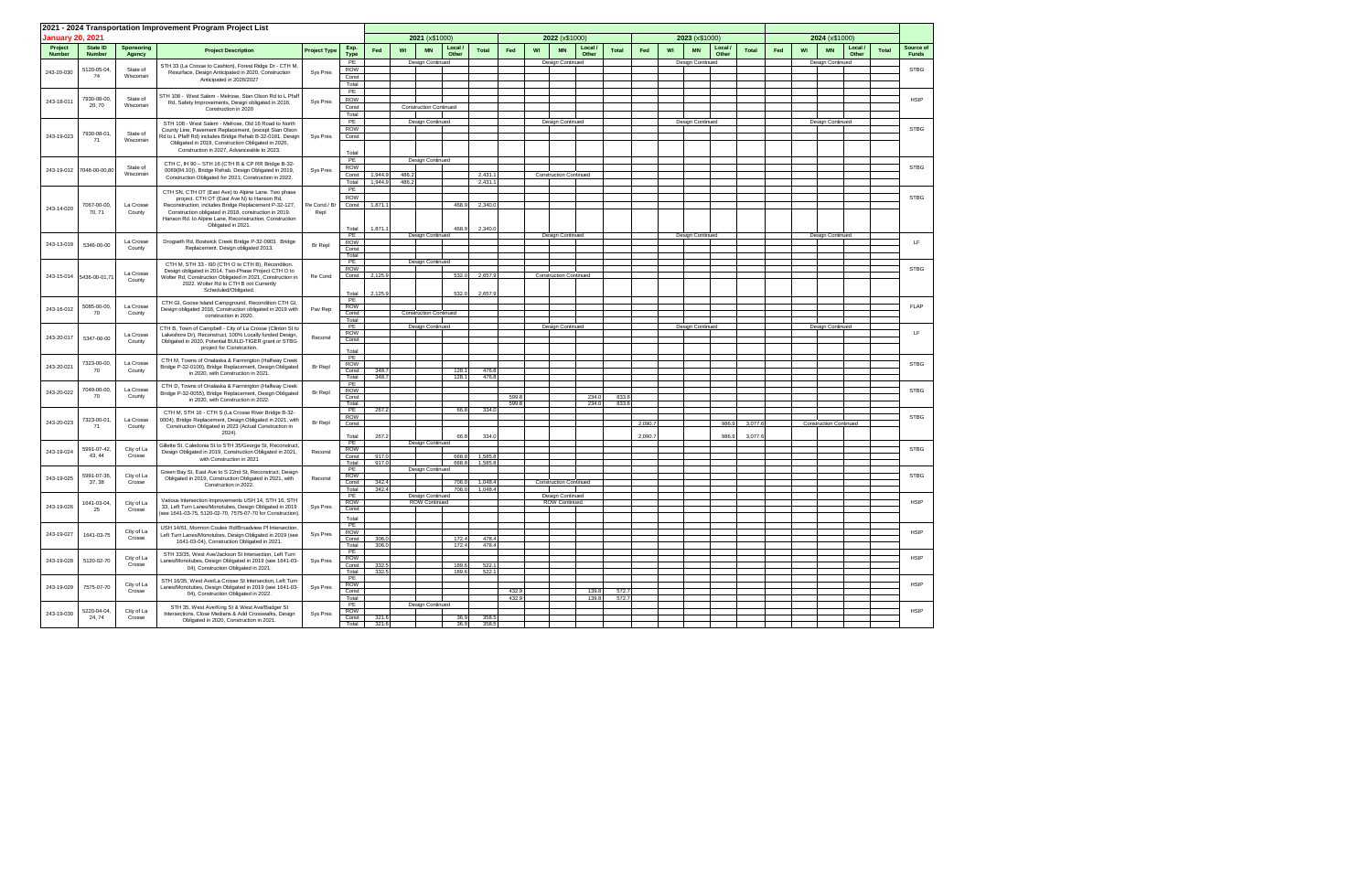| <b>January 20, 2021</b>   |                                   |                             | 2021 - 2024 Transportation Improvement Program Project List                                                                   |                     |                            | 2021 (x\$1000) |                 |                |               |       | 2022 (x\$1000)  |           |                  |              |         | 2023 (x\$1000)  |           |                |              |         |                                   |                  |              |                           |
|---------------------------|-----------------------------------|-----------------------------|-------------------------------------------------------------------------------------------------------------------------------|---------------------|----------------------------|----------------|-----------------|----------------|---------------|-------|-----------------|-----------|------------------|--------------|---------|-----------------|-----------|----------------|--------------|---------|-----------------------------------|------------------|--------------|---------------------------|
| Project<br><b>Number</b>  | State ID<br><b>Number</b>         | <b>Sponsoring</b>           | <b>Project Description</b>                                                                                                    | <b>Project Type</b> | Exp.                       | Fed            | WI<br><b>MN</b> | Local<br>Other | <b>Total</b>  | Fed   | WI              | <b>MN</b> | Local /<br>Other | <b>Total</b> | Fed     | WI              | <b>MN</b> | Local<br>Other | <b>Total</b> | Fed     | 2024 (x\$1000)<br>WI<br><b>MN</b> | Local /<br>Other | <b>Total</b> | Source of<br><b>Funds</b> |
| <b>MINNESOTA PROJECTS</b> |                                   | Agency                      |                                                                                                                               |                     | <b>Type</b>                |                | 2021            |                |               |       |                 | 2022      |                  |              |         |                 | 2023      |                |              |         | 2024                              |                  |              |                           |
|                           | 028-606-024,                      |                             | ** AC**: CSAH 6, From Winona County Line to Town Hall                                                                         |                     | PE                         |                |                 |                |               |       |                 |           |                  |              |         |                 |           |                |              |         |                                   |                  |              |                           |
| 243-18-013                | 028-606-<br>024AC                 | Houston County              | Road, Bituminous Reclamation / Bituminous Pavement<br>(Need AC Payback)                                                       | Sys Pres            | Other<br>Const             | 1,680.0        |                 |                | 1,680.        |       |                 |           |                  |              |         |                 |           |                |              |         |                                   |                  |              | <b>STBG</b>               |
|                           |                                   |                             |                                                                                                                               |                     | <b>TOTAL</b><br>PE         | 1,680.0        |                 |                | 1,680.        |       |                 |           |                  |              |         |                 |           |                |              |         |                                   |                  |              |                           |
| 243-18-014                | 236-090-003                       | City of La<br>Crescent      | La Crescent Wagon Wheel Trail Phase 3                                                                                         | Other               | Other<br>CAPT              | 1,000.0        |                 | 1,250.0        | 2,250.        |       |                 |           |                  |              |         |                 |           |                |              |         |                                   |                  |              | TAP                       |
|                           |                                   |                             |                                                                                                                               |                     | <b>TOTAL</b><br>PE         | 1,000.0        |                 | 1,250.0        | 2,250.        |       |                 |           |                  |              |         |                 |           |                |              |         |                                   |                  |              |                           |
| 243-20-032                | TRS-3780-21                       | City of La<br>Crescent      | City of La Crescent; Purchase One (1) <30 FT. Class 400<br>Bus (Replaces Unit 103)                                            | Transit             | OA<br>CAPT                 | 72.8           |                 | 18.2           | 91.           |       |                 |           |                  |              |         |                 |           |                |              |         |                                   |                  |              | <b>STBG</b>               |
|                           |                                   |                             |                                                                                                                               |                     | <b>TOTAL</b><br>PE         | 72.8           |                 | 18.2           | 91.           |       |                 |           |                  |              |         |                 |           |                |              |         |                                   |                  |              |                           |
| 243-09-015                | TRF-3780-21<br>22, 23             | City of La<br>Crescent      | SECT 5307: La Crescent Transit Operating Assistance                                                                           | Transit             | OA<br>CAPT                 | 112.0          |                 | 263.0          | 375.          | 112.0 |                 |           | 263.0            | 375.0        | 112.0   |                 |           | 263.0          | 375.0        |         |                                   |                  |              | 5307                      |
|                           |                                   |                             |                                                                                                                               |                     | <b>TOTAL</b>               | 112.0          |                 | 263.0          | 375.0         | 112.0 |                 |           | 263.0            | 375.0        | 112.0   |                 |           | 263.0          | 375.0        |         |                                   |                  |              |                           |
|                           | <b>WISCONSIN TRANSIT PROJECTS</b> |                             |                                                                                                                               |                     | PE                         |                | 2021            |                |               |       |                 | 2022      |                  |              |         |                 | 2023      |                |              |         | 2024                              |                  |              |                           |
| 243-03-037                |                                   | La Crosse<br>County         | MiniBus, Volunteer Driver                                                                                                     | Transit             | OA<br>CAPT                 |                | 269.6           | 53.9           | 323.5         |       | 269.6           |           | 53.9             | 323.5        |         | 269.6           |           | 53.9           | 323.         |         | 269.6                             | 53.9             | 323.5        | SF                        |
|                           |                                   |                             |                                                                                                                               |                     | <b>TOTAL</b><br>PE         |                | 269.6           | 53.9           | 323.5         |       | 269.6           |           | 53.9             | 323.5        |         | 269.6           |           | 53.9           | 323.5        |         | 269.6                             | 53.9             | 323.5        |                           |
| 243-03-039                |                                   | City of<br>LaCrosse         | MTU Operating Assistance                                                                                                      | Transit             | OA<br>CAPT                 | 2,028.0        | 1,493.2         | 5,475.2        | 8,996.        |       | 2,028.0 1,493.2 |           | 5,475.2          | 8,996.4      | 2,028.0 | 1,493.2         |           | 5,475.2        | 8,996.4      | 2,028.0 | 1,493.2                           | 5,475.2          | 8,996.       | 5307                      |
|                           |                                   |                             |                                                                                                                               |                     | <b>TOTAL</b><br>PE         | 2,028.0        | 1,493.2         | 5,475.2        | 8,996.4       |       | 2,028.0 1,493.2 |           | 5,475.2          | 8,996.4      |         | 2,028.0 1,493.2 |           | 5,475.2        | 8,996.4      |         | 2,028.0 1,493.2                   | 5,475.2          | 8,996.4      |                           |
| 243-20-033                |                                   | City of<br>LaCrosse         | MTU Replacement Service Vehicles, Two (2) Priuses                                                                             | Transit             | OA<br>CAPT                 |                | Continued       |                |               |       |                 |           |                  |              |         |                 |           |                |              |         |                                   |                  |              | 5307                      |
|                           |                                   |                             |                                                                                                                               |                     | TOTAL<br>PE                |                |                 |                |               |       |                 |           |                  |              |         |                 |           |                |              |         |                                   |                  |              |                           |
| 243-20-034                |                                   | City of                     | MTU Three (3) Replacement Service Vans                                                                                        | Transit             | OA<br>CAPT                 |                | Continued       |                |               |       |                 |           |                  |              |         |                 |           |                |              |         |                                   |                  |              | 5307                      |
|                           |                                   | LaCrosse                    |                                                                                                                               |                     | <b>TOTAL</b>               |                |                 |                |               |       |                 |           |                  |              |         |                 |           |                |              |         |                                   |                  |              |                           |
| 243-20-035                |                                   | City of                     | MTU In-Ground and Movable Wheel Engaging Vehicle                                                                              |                     | PE<br>OA                   |                |                 |                |               |       |                 |           |                  |              |         |                 |           |                |              |         |                                   |                  |              | 5307                      |
|                           |                                   | LaCrosse                    | Hoists                                                                                                                        | Transit             | CAPT<br><b>TOTAL</b>       |                | Continued       |                |               |       |                 |           |                  |              |         |                 |           |                |              |         |                                   |                  |              |                           |
|                           |                                   | City of La                  | MTU purchase of one 35-ft Diesel Bus. Obligated in 2019.                                                                      |                     | PE<br>OA                   |                |                 |                |               |       |                 |           |                  |              |         |                 |           |                |              |         |                                   |                  |              | 5339                      |
| 243-19-033                |                                   | Crosse                      | Capital acquired in 2021.                                                                                                     | Transit             | CAPT<br><b>TOTAL</b>       |                | Continued       |                |               |       |                 |           |                  |              |         |                 |           |                |              |         |                                   |                  |              |                           |
|                           | VW-BUS-                           |                             | MTU purchase of one 35-ft Clean Diesel Bus. Obligated in                                                                      |                     | PE                         |                |                 |                |               |       |                 |           |                  |              |         |                 |           |                |              |         |                                   |                  |              |                           |
| 243-19-034                | LACR-01                           | City of La<br>Crosse        | 2019. Capital will be acquired in 2021 due to delays created<br>by COVID-19. (The Local Share will be paid over 10 years      | Transit             | OA<br>CAPT                 |                | Continued       |                |               |       |                 |           |                  |              |         |                 |           |                |              |         |                                   |                  |              | VW                        |
|                           |                                   |                             | through shared revenue reduction.)<br>Two (2) Replacement Fixed-Route Low-Floor Diesel-Electric                               |                     | <b>TOTAL</b><br>PE         |                |                 |                |               |       |                 |           |                  |              |         |                 |           |                |              |         |                                   |                  |              |                           |
| 243-21-001                |                                   | City of La<br>Crosse        | Hybrid Buses. (The Local Share will be paid over 10 years<br>through shared revenue reduction.)                               | Transit             | OA<br><b>CAPT</b>          |                | 1.098.          | 274.6          | 1.373         |       |                 | Continu   |                  |              |         |                 |           |                |              |         |                                   |                  |              | <b>VW</b>                 |
|                           |                                   |                             |                                                                                                                               |                     | <b>TOTA</b><br>PE          |                | 1.098.4         | 274.6          | 1,373         |       |                 |           |                  |              |         |                 |           |                |              |         |                                   |                  |              |                           |
| 243-19-031                | 5991-07-40                        | City of La<br>Crosse        | MTU Buses, MTU Public Transit, 3 MTU Buses, Obligated in<br>2020                                                              | Transit             | OA<br>CAPT                 |                | Continued       |                |               |       |                 |           |                  |              |         |                 |           |                |              |         |                                   |                  |              | <b>STBG</b>               |
|                           |                                   |                             | MTU Low- or No-Emission - 2 Electric Buses, 2 Charging                                                                        |                     | <b>TOTAL</b><br>PE         |                |                 |                |               |       |                 |           |                  |              |         |                 |           |                |              |         |                                   |                  |              |                           |
| 243-19-019                |                                   | City of La<br>Crosse        | Stations, Infrastructure on Electric Grid; funds obligated in<br>2019; capital will be acquired in 2021 due to delays created | Transit             | OA<br>CAPT                 |                | Continued       |                |               |       |                 |           |                  |              |         |                 |           |                |              |         |                                   |                  |              | 5339(c)                   |
|                           |                                   |                             | by COVID-19                                                                                                                   |                     | <b>TOTAL</b><br>PE         |                |                 |                |               |       |                 |           |                  |              |         |                 |           |                |              |         |                                   |                  |              |                           |
| 243-19-032                |                                   | 5991-02-60 City of Onalaska | Transit Vans, OHWS Public Transit, 5 Transit Vans,<br>Obligated in 2019                                                       | Transit             | OA<br>CAPT                 |                | Continued       |                |               |       |                 |           |                  |              |         |                 |           |                |              |         |                                   |                  |              | 5339(c)                   |
|                           |                                   |                             |                                                                                                                               |                     | <b>TOTAL</b><br>PE         |                |                 |                |               |       |                 |           |                  |              |         |                 |           |                |              |         |                                   |                  |              |                           |
| 243-18-027                |                                   | Couleecap                   | Vehicle Loans, Operating, Mobility Management (WETAP).<br>Crawford, La Crosse, and Vernon Counties                            | Transit             | OA<br>CAPT                 | 10.0<br>10.0   | 17.8<br>16.9    | 27.8<br>6.7    | 55.<br>33.    |       |                 |           |                  |              |         |                 |           |                |              |         |                                   |                  |              | 5307<br>85.24             |
|                           |                                   |                             | Mobility Management, Volunteer Driver Program and                                                                             |                     | <b>TOTAL</b><br>PE         | 20.0           | 34.8            | 34.6           | 89.           |       |                 |           |                  |              |         |                 |           |                |              |         |                                   |                  |              |                           |
| 243-09-010                |                                   | Vernon County               | Vernon County Mini Bus. Serves locations in La Crosse<br>Area                                                                 | Transit             | OA<br>CAPT                 | 26.2<br>34.8   |                 | 43.1<br>12.0   | 69.3<br>46.8  |       |                 |           |                  |              |         |                 |           |                |              |         |                                   |                  |              | 5310                      |
|                           |                                   | Vernon Area                 |                                                                                                                               |                     | <b>TOTAL</b><br>PE         | 61.0           |                 | 55.1           | 116.1         |       |                 |           |                  |              |         |                 |           |                |              |         |                                   |                  |              |                           |
| 243-20-018                |                                   | Rehabilitation<br>Center    | Three (3) medium bus replacement vehicles                                                                                     | Transit             | $\frac{OA}{CAPT}$          |                | Continued       |                |               |       |                 |           |                  |              |         |                 |           |                |              |         |                                   |                  |              | 5310                      |
|                           |                                   |                             | Twp battery electric cutaway buses and associated                                                                             |                     | <b>TOTAL</b><br>PE         |                |                 |                |               |       |                 |           |                  |              |         |                 |           |                |              |         |                                   |                  |              |                           |
| 243-20-013                |                                   | La Crosse<br>County         | infrastructure equipment for Scenic Mississippi Regional<br>Transit (SMRT) service                                            | Transit             | OA<br>CAPT                 | 492.6          |                 | 77.4           | 570.          |       |                 |           |                  |              |         |                 |           |                |              |         |                                   |                  |              | VW                        |
|                           |                                   |                             |                                                                                                                               |                     | <b>TOTAL</b><br>PE         | 492.6          |                 | 77.4           | 570.0         |       |                 |           |                  |              |         |                 |           |                |              |         |                                   |                  |              |                           |
| 243-20-024                | 5991-02-01                        | City of Onalaska            | Four (4) Transit Vans, Obligation in 2020                                                                                     | Transit             | OA<br>CAPT                 |                | Continued       |                |               |       |                 |           |                  |              |         |                 |           |                |              |         |                                   |                  |              | <b>STBG</b>               |
|                           |                                   |                             |                                                                                                                               |                     | <b>TOTAL</b><br>PE         |                |                 |                |               |       |                 |           |                  |              |         |                 |           |                |              |         |                                   |                  |              |                           |
| 243-20-025                | 5991-05-00                        | City of La<br>Crosse        | One (1) MTU Diesel Bus, Obligation in 2020                                                                                    | Transit             | OA<br>CAPT                 |                | Continued       |                |               |       |                 |           |                  |              |         |                 |           |                |              |         |                                   |                  |              | <b>STBG</b>               |
|                           |                                   |                             |                                                                                                                               |                     | TOTAL<br>PE                |                |                 |                |               |       |                 |           |                  |              |         |                 |           |                |              |         |                                   |                  |              |                           |
| 243-20-026                |                                   | La Crosse<br>County         | One (1) Standard 30-ft Bus Replacement, Obligation in<br>2022.                                                                | Transit             | OA<br>CAPT                 |                |                 |                |               | 240.0 |                 |           | 60.0             | 300.0        |         |                 |           |                |              |         |                                   |                  |              | 5339                      |
|                           |                                   |                             |                                                                                                                               |                     | <b>TOTAL</b><br>PE         |                |                 |                |               | 240.0 |                 |           | 60.0             | 300.0        |         |                 |           |                |              |         |                                   |                  |              |                           |
| 243-20-036                |                                   | La Crosse<br>County         | Rehabilitation/Rebuild, Two 30-ft Buses (ADA) - SMRT,<br>Obligated in 2021                                                    | Transit             | OA<br>CAPT                 | 45.0           |                 | 5.0            | 50.0          |       |                 |           |                  |              |         |                 |           |                |              |         |                                   |                  |              | 5311                      |
|                           |                                   |                             |                                                                                                                               |                     | <b>TOTAL</b><br>PE         | 45.0           |                 | 5.0            | 50.0          |       |                 |           |                  |              |         |                 |           |                |              |         |                                   |                  |              |                           |
| 243-13-013                |                                   | La Crosse<br>County         | Scenic Mississippi Regional Transit (SMRT) La Crosse,<br>Crawford, Monroe, and Vernon Counties                                | Transit             | OA<br>CAPT                 | 213.6          | 53.4            | 160.2          | 427.2         |       |                 |           |                  |              |         |                 |           |                |              |         |                                   |                  |              | 5311                      |
|                           |                                   |                             |                                                                                                                               |                     | <b>TOTAL</b><br>PE         | 213.6          | 53.4            | 160.2          | 427.2         |       |                 |           |                  |              |         |                 |           |                |              |         |                                   |                  |              |                           |
| 243-03-043                | 11.12.15<br>11.93.02              | City of Onalaska            | Onalaska / Holmen / West Salem Public Transit. Operating<br>Assistance, Additional vans (2017 - 2022)                         | Transit             | OA<br>CAPT<br><b>TOTAL</b> | 264.4<br>264.4 | 195.0<br>195.0  | 398.0<br>398.0 | 857.<br>857.4 |       |                 |           |                  |              |         |                 |           |                |              |         |                                   |                  |              | 5307                      |